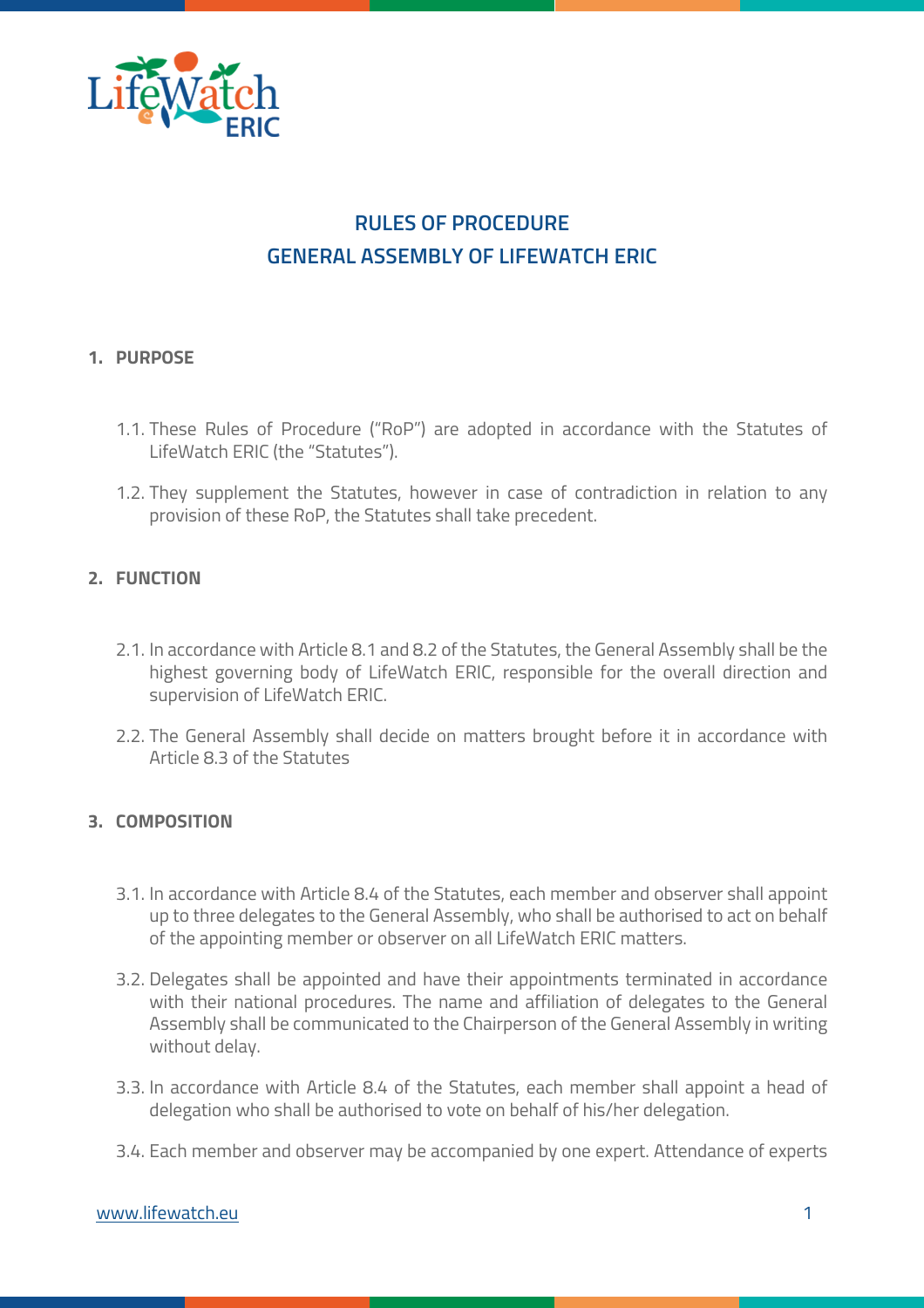

shall be notified in writing to the Chairperson three weeks in advance of the meeting, mentioning each expert's name, affiliation and field of expertise.

- 3.5. A member or observer may appoint an alternate to a delegate in cases of absence or inability to act. Alternates shall be notified to the Chairperson in writing and their appointment shall continue to be in force until the Chairperson is informed otherwise in writing.
- 3.6. In accordance with Article 8.8 of the Statutes, a member may be represented by another member, if notified to the Chairperson by the represented member prior to the meeting of the General Assembly.

## **4. CHAIRPERSON**

- 4.1. In accordance with Articles 8.6 and 8.9 of the Statutes, the General Assembly shall elect the Chairperson and the Vice-Chairperson among the delegates of the members by a qualified majority.
- 4.2. The election of the Chairperson and Vice-Chairperson may be conducted by a secret ballot in accordance with paragraph 8.5. In the case of more than two candidates, where none of the candidates received the required majority, the secret ballot shall be repeated each time after removing from the list the candidate with the least number of votes and until only two candidates remain. In case that none of the two remaining candidates receives the required majority, the Chairperson, or the acting Chairperson, may decide to repeat the secret ballot as long as it may be required to reach the level of majority, or he/she may decide to postpone the voting.
- 4.3. With his/her election, the Chairperson shall become *supra parte* with no voting rights and shall leave his/her delegation.
- 4.4. The Vice-Chairperson shall replace the Chairperson in cases of absence, resignation, inability to act or in cases of conflict of interest which cannot be otherwise resolved. When acting in accordance with this paragraph, the Vice-Chairperson shall be subject to paragraph 4.3 and shall have the same powers as the Chairperson, unless the General Assembly decides to appoint a new Chairperson.
- 4.5. The term of office for the Chairperson and the Vice-Chairperson shall be two years, renewable once for the same period. In circumstances deemed exceptional by the General Assembly, the Chairperson and the Vice-Chairperson may be re-elected for a third term of the same period.
- 4.6. While remaining subject to the authority of the General Assembly in the discharge of his/her duties, the Chairperson shall: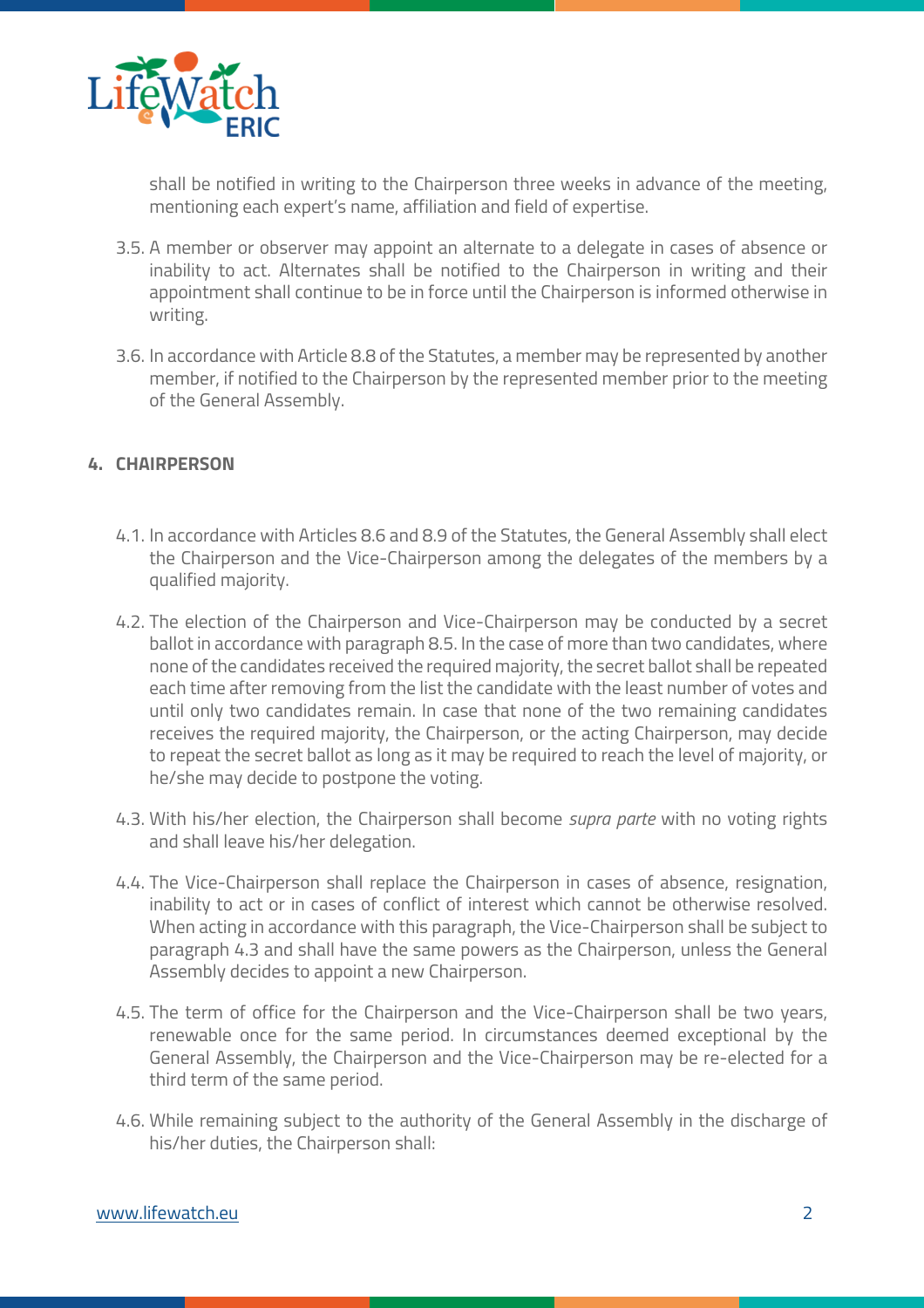

- 4.6.1. convene the meetings of the General Assembly;
- 4.6.2. ascertain the quorum required for the meeting and the majority in each voting;
- 4.6.3. determine the place and time of the General Assembly meeting following consultation with the members of the General Assembly;
- 4.6.4. approve the proposed agenda to be circulated in advance of the General Assembly meeting, taking account of proposals submitted by the members;
- 4.6.5. open and close the meeting and put forward proposals to vote and announce decisions;
- 4.6.6. manage the discussions and grant or withdraw permission to speak, as a general rule, in the order in which delegates express their desire to speak;
- 4.6.7. rule on points of order and conduct the meetings in accordance with the Statutes and these RoP.

## **5. CONVENING OF MEETINGS**

- 5.1. In accordance with Article 8.5 of the Statutes, the General Assembly shall meet at least once a year.
- 5.2. The meeting shall be quorate if at least 50% of the members, representing more than 50% of the cash contributions are present. If the quorum is not met, the Chairperson may convene a new meeting, which shall be notified in writing to the members one month in advance and be subject to the same quorum requirements.
- 5.3. In the following circumstances the Chairperson shall convene an extraordinary meeting of the General Assembly:
	- 5.3.1. following a request by the Executive Board, provided the subject matter of the extraordinary meeting is sufficiently important and cannot be delayed until the next scheduled meeting of the General Assembly;
	- 5.3.2. following a joint request by members of the General Assembly representing a qualified majority.
- 5.4. In the cases referred to in paragraph 5.3, the Chairperson, in its own discretion, may organise an extraordinary meeting of the General Assembly via telephone or videoconference. In such cases, voting may be done via mail ballot.
- 5.5. Exceptionally, when for reasons of urgency a specific decision cannot be postponed for the next meeting, the CEO may, following approval by the Chairperson, submit a request

#### www.lifewatch.eu 3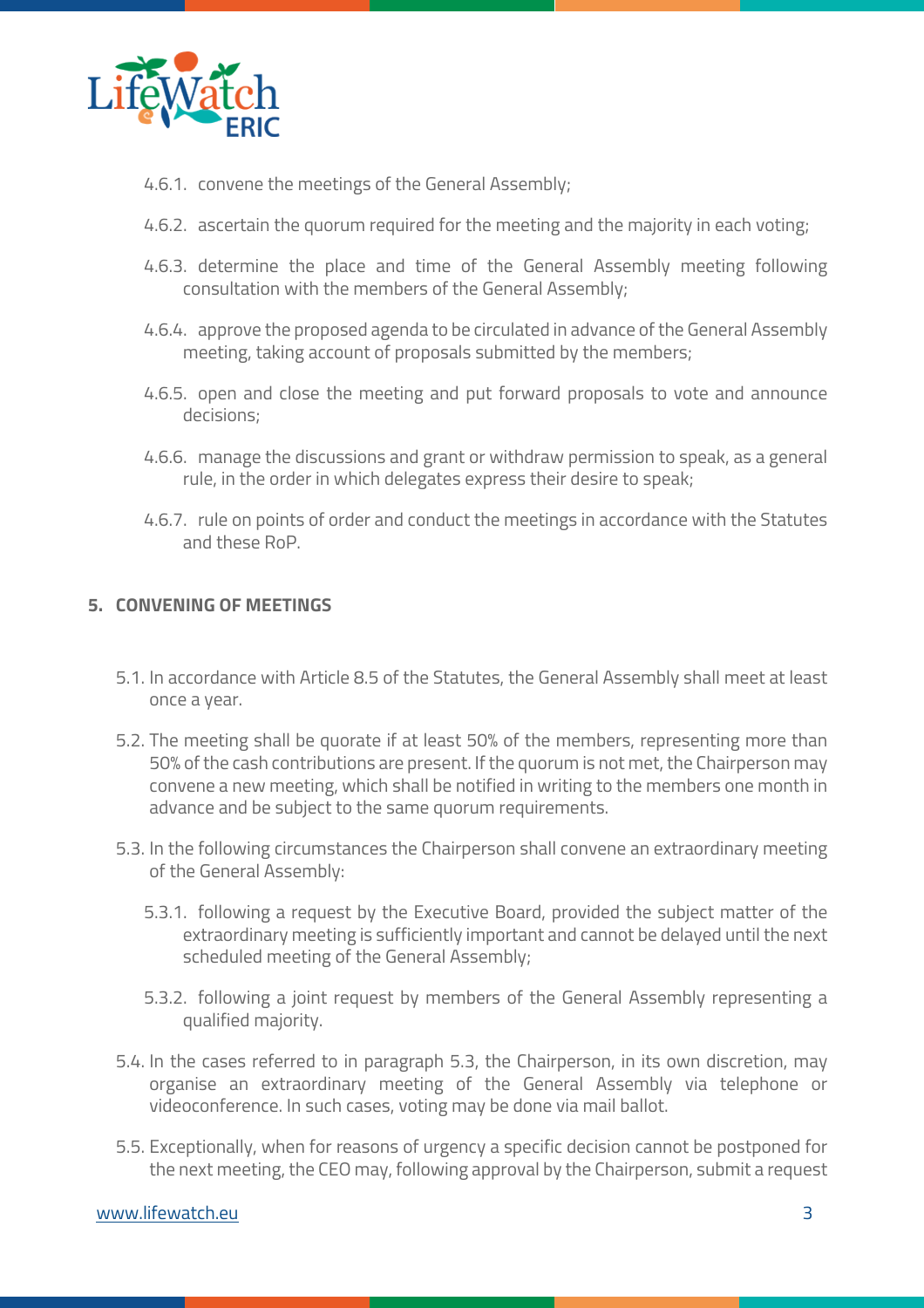

for a decision by the General Assembly by way of a written procedure. At the discretion of the Chairperson, the matter may also be placed on the agenda for the next General Assembly meeting or an extraordinary meeting.

5.6. Decisions on matters submitted by way of a written procedure shall be subject to the same voting majority as in the ordinary meetings of the General Assembly and may take the form of mail ballot in accordance with paragraph 5.4.

# **6. FORMALITIES**

- 6.1. The CEO shall provide a secretariat to the General Assembly, which shall include administrative and logistic support to the meetings of the General Assembly. The secretariat shall take minutes of the meetings of the General Assembly.
- 6.2. The CEO and relevant staff of LifeWatch ERIC designated by the CEO shall attend the meetings of the General Assembly, unless the General Assembly decides otherwise. The CEO or relevant staff appointed by him may submit oral or written statements to the General Assembly on any matter included in the agenda.
- 6.3. The secretariat shall prepare a draft agenda, to be approved by the Chairperson. The draft agenda shall include all items that have been requested to be included in previous meetings of the General Assembly and, subject to the Chairperson's approval, any matter proposed by members or by the Chairperson of any LifeWatch ERIC subsidiary body. The agenda shall identify all items requiring a decision by the General Assembly.
- 6.4. The secretariat shall send an invitation to attend the meeting including the draft agenda and location of the meeting at least four weeks in advance of the meeting. In the case of an extraordinary meeting or a written procedure, the invitation and agenda shall be sent at least three weeks in advance.
- 6.5. Any member may request to add an item to the draft agenda of an ordinary meeting by written notification to the Chairperson at least three weeks in advance of the meeting. The Chair shall circulate the amended draft agenda no later than two weeks before the meeting.
- 6.6. The secretariat shall circulate any supporting documents concerning items on the agenda at least two weeks in advance of the meeting and one week in advance of an extraordinary meeting or a written procedure.
- 6.7. At the beginning of each meeting the secretariat shall circulate an updated list of participants, taking into account notifications made in accordance with paragraphs 3.2, 3.4, 3.5 and 3.6.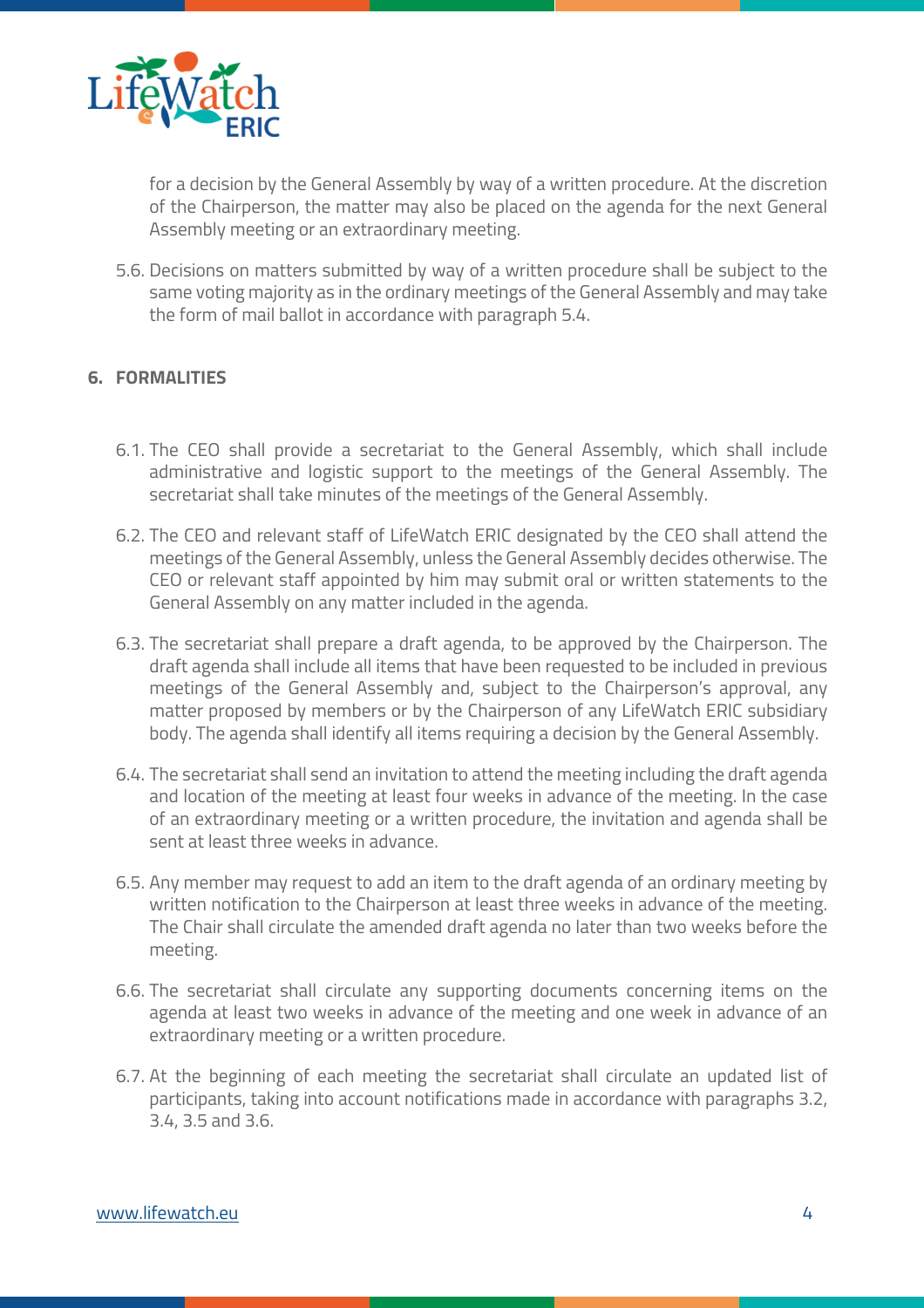

## **7. CONDUCT OF MEETINGS**

- 7.1. At the beginning of each meeting the draft agenda shall be adopted by the General Assembly after any necessary modifications. New items may be added to the Agenda by the Chairperson, but they may only be subject to a decision if all members agree.
- 7.2. Delegates may only take the floor following permission to speak granted by the Chairperson. The Chairperson may call to order a delegate or an attendee whose remarks are irrelevant to the subject or inappropriate. The Chairperson may require a delegate or an attendee to leave the meeting room after calling him/her to order for three consecutive times during the meeting.
- 7.3. The secretariat shall take the minutes of the meeting. The minutes shall include, at minimum, the following information:
	- 7.3.1. the name of the participants and their affiliation (including experts, alternates and guests);
	- 7.3.2. absences from the meeting;
	- 7.3.3. the agenda items and a record of the discussion in relation to each of them;
	- 7.3.4. numbered decisions;
	- 7.3.5. the results of all voting;
	- 7.3.6. a summary of other important points (recommendations and conclusions);
	- 7.3.7. follow-up actions agreed in the meeting;
	- 7.3.8. any other information which has been requested by the Chairperson;
	- 7.3.9. reference information supporting the minutes may be added as annexes to the minutes.
- 7.4. Numbered decisions will be reviewed textually before the end of the meetings and are not amendable thereafter. The entire draft minutes will be circulated within two weeks of the meeting. Any comments received by the secretariat will be visibly incorporated into the draft minutes which will be circulated before the ensuing meeting where they will be tabled for adoption.
- 7.5. In case of particularly sensitive matters or matters involving confidential information, the General Assembly may decide to conduct a restricted session, in which case, only members participate, or only a limited number of appointed delegates attend, with or without the attendance of additional persons invited by the Chairperson.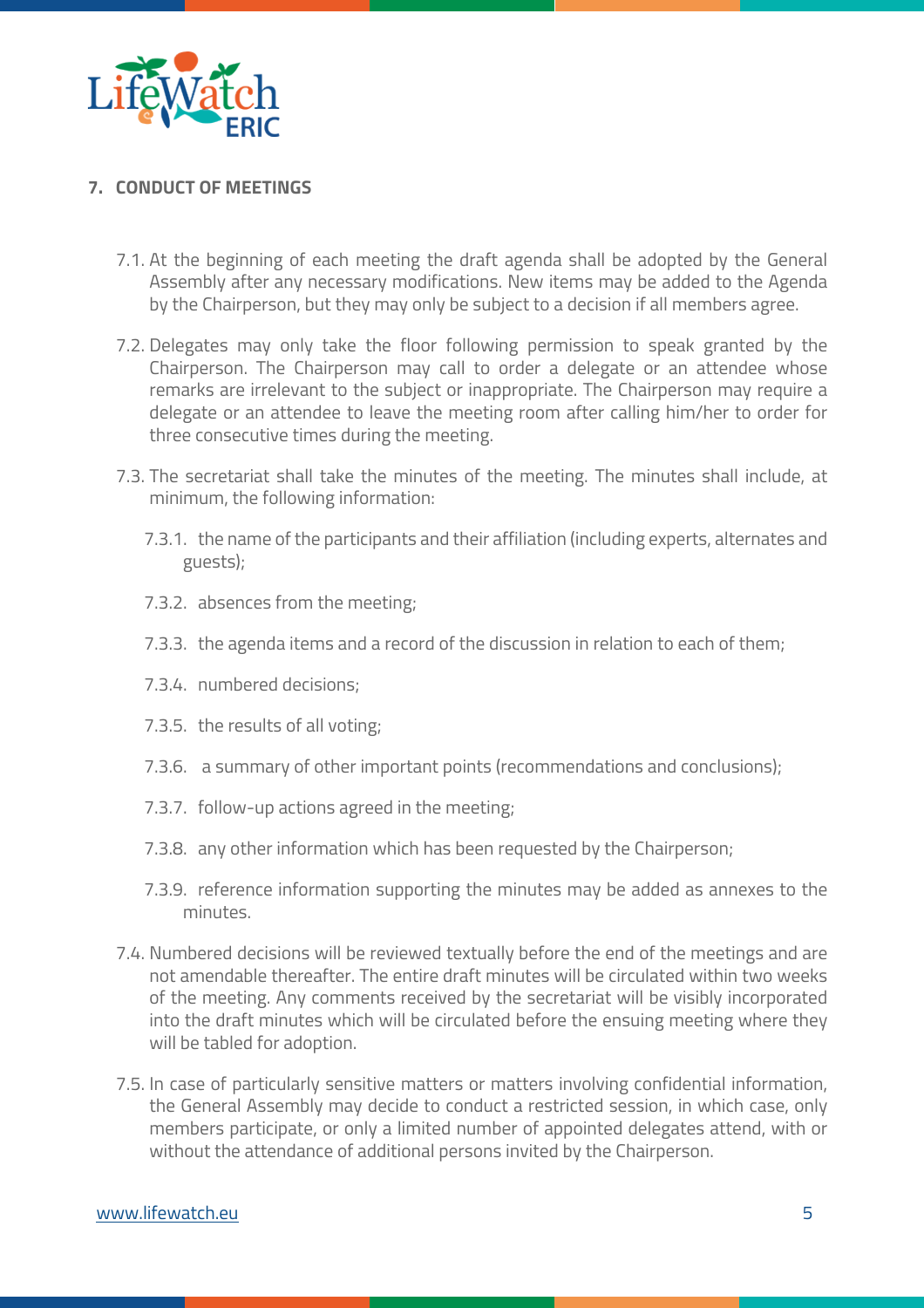

## **8. VOTING**

- 8.1. The General Assembly shall strive to reach decisions by consensus within the meaning of Article 8.10(a) of the Statutes.
- 8.2. When voting is required, the majority rules set out in Article 8.10(b)-(d) of the Statutes shall apply.
- 8.3. Each member shall have one indivisible vote. A member shall not have voting rights in decisions concerning that member's termination of membership or in case of suspension pursuant to paragraph 8.7 of these RoP.
- 8.4. As a general rule, voting shall be by show of hands. The Chairperson may decide, following a request by at least 2 members, that the voting shall be done by a roll-call, which shall then be taken in the English alphabetical order of the names of the members, beginning with one of the delegation that requested the roll call, according to the Chairperson's decision.
- 8.5. In exceptional cases, following request by at least 3 members, the Chairperson may decide to hold voting by secret ballot, in which case, the secretariat shall collect the votes and hand them to the Chairperson. A blank or a corrupted vote shall be considered as an abstention.
- 8.6. Members abstaining from voting shall be considered as absent for the purpose of Article 8.10(b)-(d) of the Statutes with no effect on the quorum required for the meeting.
- 8.7. The General Assembly may decide, by a simple majority, to suspend the voting rights of a member that is in a delay of at least 12 months in meeting its obligations under Article 6.2(d) of the Statutes. Suspension of voting rights shall be automatically terminated when that member has paid the contributions due.

## **9. FINAL PROVISIONS**

- 9.1. Meetings, documents, notices and procedures of the General Assembly shall be conducted in the English language.
- 9.2. These RoP shall be reviewed by the General Assembly at minimum every five years from the date of their adoption.
- 9.3. Changes or amendments to these RoP may be proposed by any member to the General Assembly at any time.
- 9.4. In accordance with Article 8.9(l) of the Statutes, the adoption and amendment of these

#### www.lifewatch.eu 6